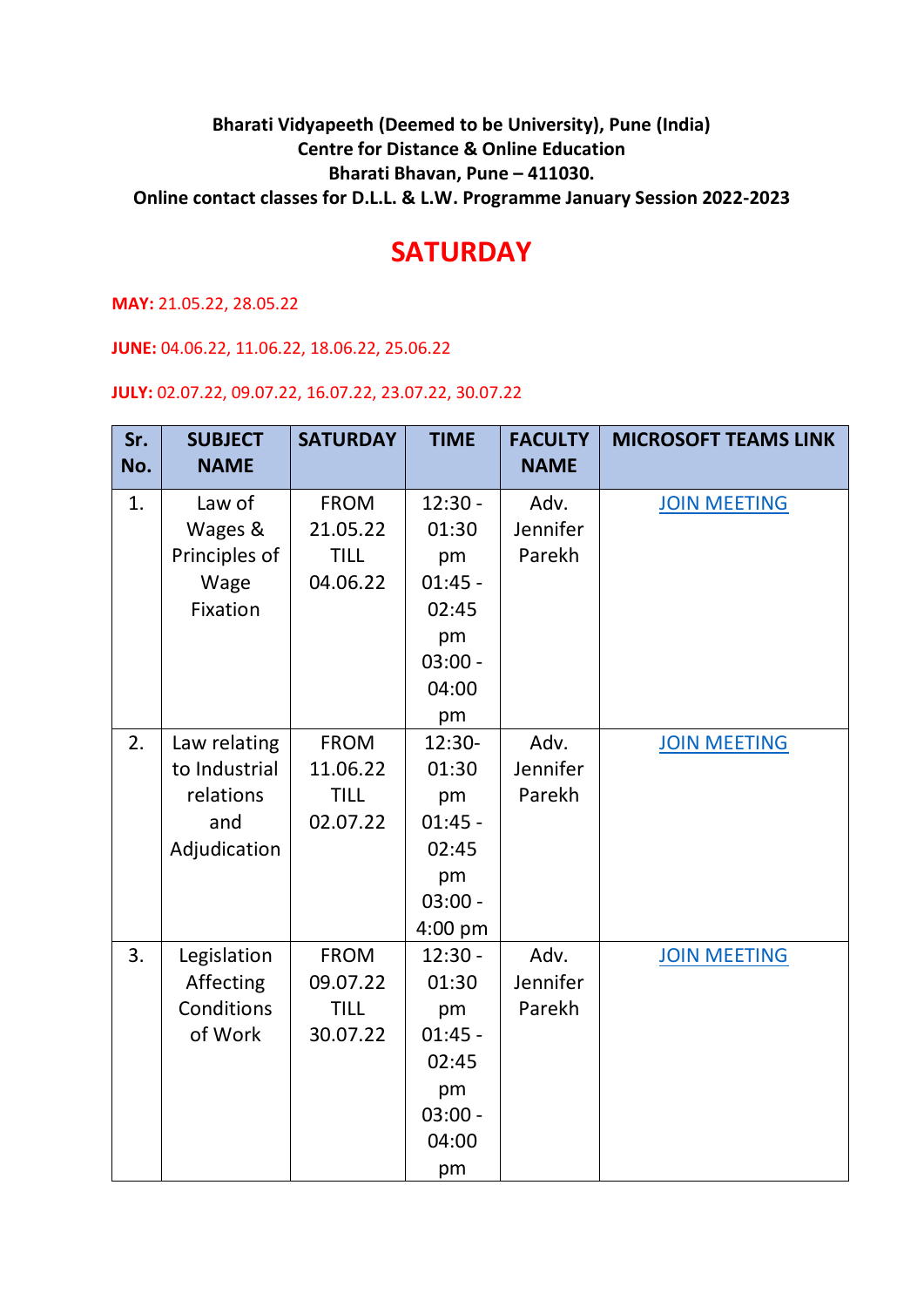| Social      | <b>FROM</b> | 07:00 - | Mr.     | https://tinyurl.com/3369k5mp |
|-------------|-------------|---------|---------|------------------------------|
| Security    | 21.05.22    | 08:00   | Santosh |                              |
| Legislation | TILL        | pm      | Kharage |                              |
|             | 30.07.22    |         |         |                              |
|             |             |         |         |                              |

**Bharati Vidyapeeth (Deemed to be University), Pune (India) Centre for Distance & Online Education Bharati Bhavan, Pune – 411030. Online contact classes for D.L.L. & L.W. Programme January Session 2022-2023**

## **SUNDAY**

**MAY:** 22.05.22, 29.05.22

**JUNE:** 05.06.22, 12.06.22, 19.06.22, 26.06.22

## **JULY:** 03.07.22, 10.07.22, 17.07.22, 24.07.22, 31.07.22

| Sr.<br>No. | <b>SUBJECT</b><br><b>NAME</b> | <b>SUNDAY</b> | <b>TIME</b> | <b>FACULTY</b><br><b>NAME</b> | <b>MICROSOFT TEAMS LINK</b> |
|------------|-------------------------------|---------------|-------------|-------------------------------|-----------------------------|
|            | Law of                        | <b>FROM</b>   | 12:30       | Adv.                          |                             |
| 1.         |                               |               |             |                               | <b>JOIN MEETING</b>         |
|            | Wages &                       | 22.05.22      | $-01:30$    | Jennifer                      |                             |
|            | Principles of                 | <b>TILL</b>   | pm          | Parekh                        |                             |
|            | Wage                          | 29.05.22      | 01:45       |                               |                             |
|            | Fixation                      |               | $-02:45$    |                               |                             |
|            |                               |               | pm          |                               |                             |
|            |                               |               | 04:15       |                               |                             |
|            |                               |               | $-05:15$    |                               |                             |
|            |                               |               | pm          |                               |                             |
| 2.         | Law relating                  | <b>FROM</b>   | 12:30       | Adv.                          | <b>JOIN MEETING</b>         |
|            | to Industrial                 | 05.06.22      | $-01:30$    | Jennifer                      |                             |
|            | relations                     | <b>TILL</b>   | pm          | Parekh                        |                             |
|            | and                           | 26.06.22      | 01:45       |                               |                             |
|            | Adjudication                  |               | $-02:45$    |                               |                             |
|            |                               |               | pm          |                               |                             |
|            |                               |               | 04:15       |                               |                             |
|            |                               |               | $-05:15$    |                               |                             |
|            |                               |               | pm          |                               |                             |